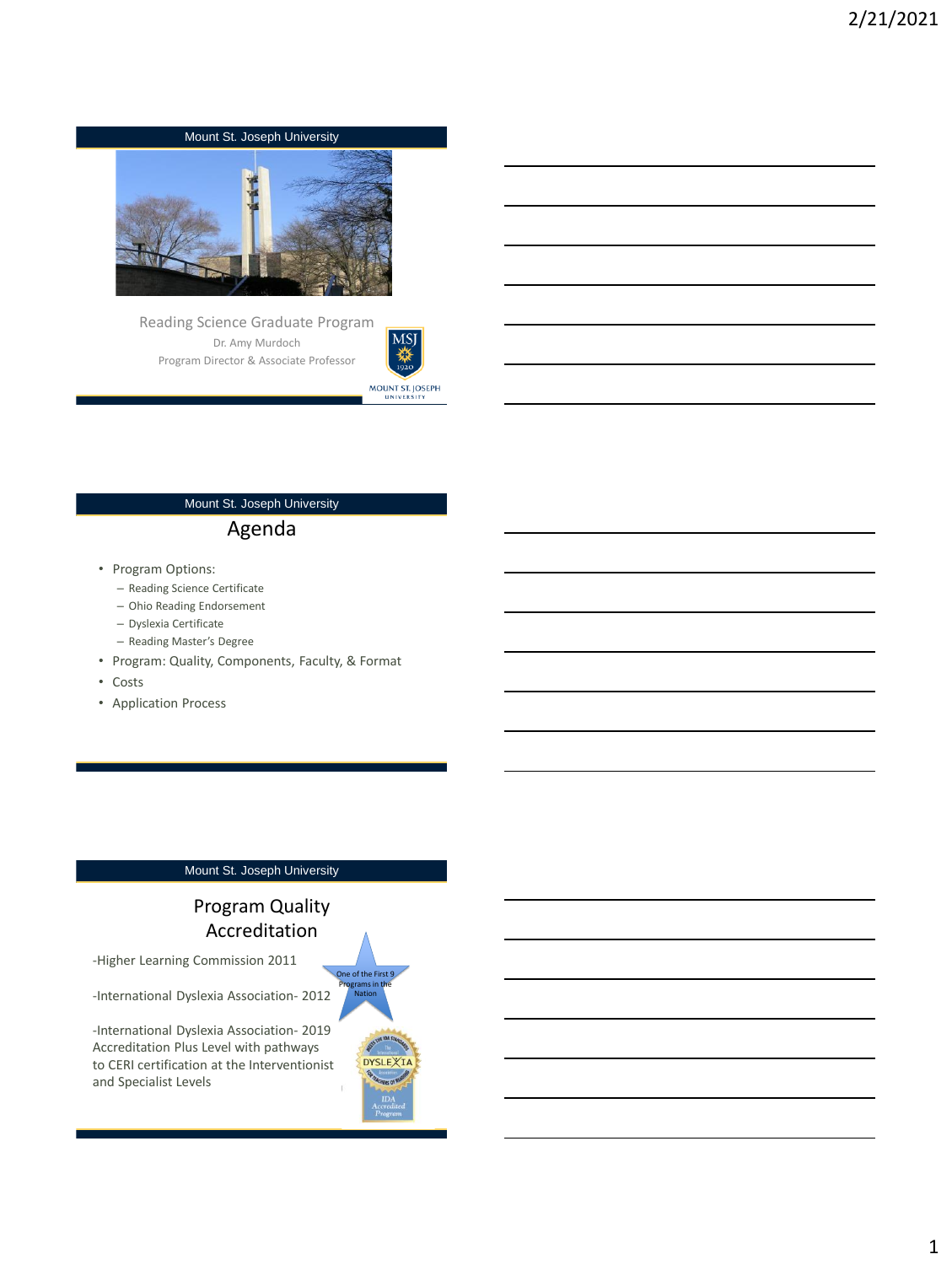# Program Components

FULLY ONLINE

Acadience Training

Orton-Gillingham Multisensory Structured Language Training

### Mount St. Joseph University

# MSJ Reading Science Faculty

Dr. Amy Murdoch Program Director, Graduate Chair, Associate Professor; Ph.D. in School Psychology Research interest: MTSS, Early Reading Development & Poverty

Dr. Elizabeth Corbo<br>Assistant Professor, Ed.D. in Literacy

Research interests: Linguistics & Vocabulary, Early Writing Instruction

Dr. Jennifer Keelor Assistant Professor, Ph.D. in Speech-Language Pathology<br>Research interest: Role of language proficiency & executive function in reading difficulties, Use of<br>Research interest: Assistive Technology for Language & Reading Co

> Dr. Stephanie Stollar<br>Assistant Professor, Ph.D. in School Psychology Research interest: MTSS, Science of Reading in Higher Education

> > Ms. Jan Maltinsky Clinical Faculty Extensive training and teaching experience in OG

#### Mount St. Joseph University

### Our Reading Science Students

Directors of Centers, PD providers, Elementary Teachers, Special Education Teachers, High School Teachers, Specialists

Students across the United State & Beyond!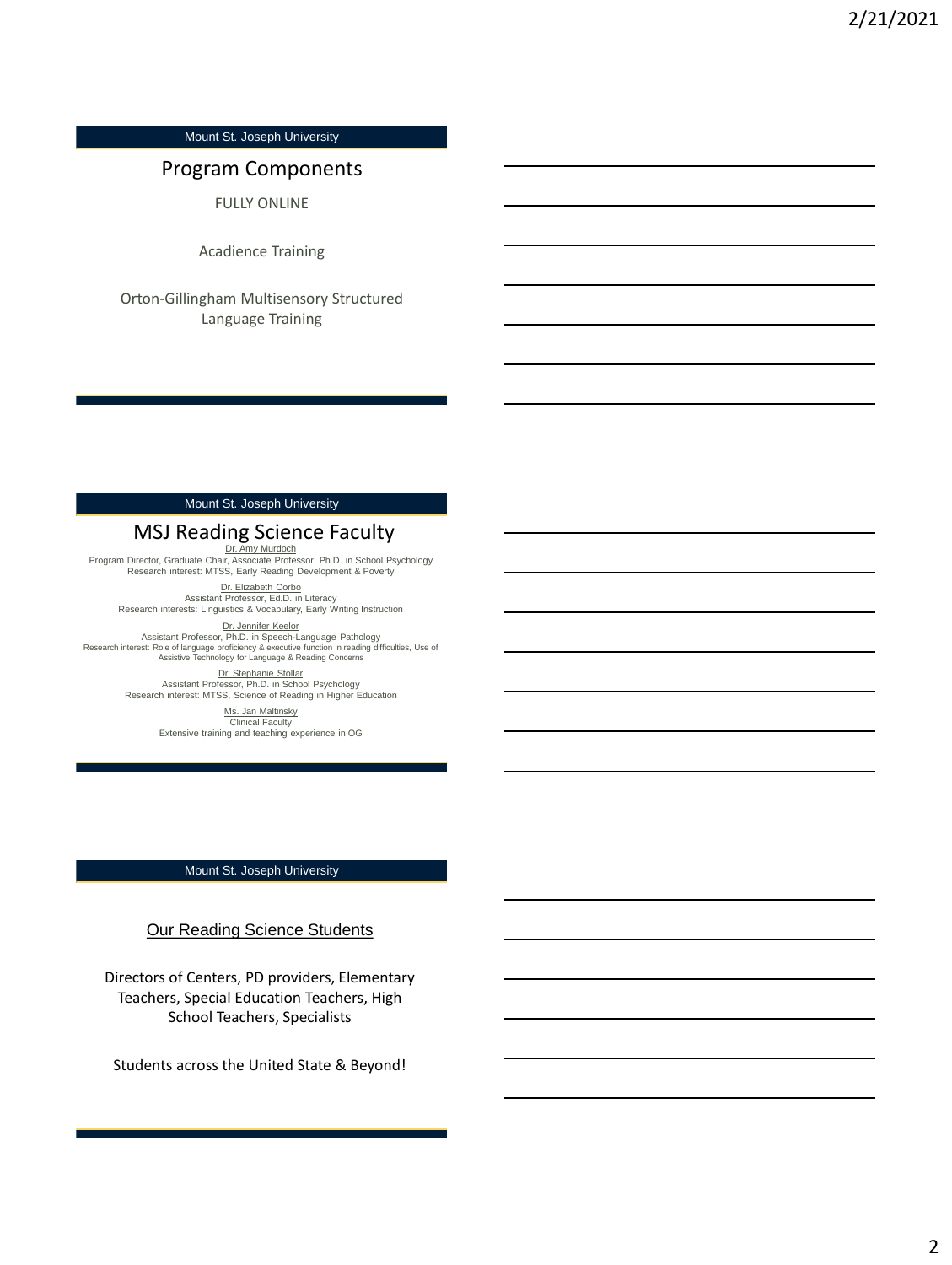# Course Schedule

**Two courses done per semester but done one at a time.**  Online Cohorts: 7 weeks

We do have a couple exceptions to the 7 week format : RDG 591, RDG 591b, RDG 594, and EDU 604

# Mount St. Joseph University Reading Core

• All programs take these 5 courses: RDG 505, The Psychology of Reading\* RDG 530, Phonics and Linguistics\* RDG 540, Fluency and Comprehension\* RDG 538, Diagnosis and Remediation\* RDG 591, Evidence-based Practicum\*

## Mount St. Joseph University

## Reading Science Certificate Program Requirements

1. Coursework Requirements (15 hours) RDG 505, The Psychology of Reading\* RDG 530, Phonics and Linguistics\* RDG 540, Fluency and Comprehension\* RDG 538, Diagnosis and Remediation\* RDG 591, Evidence-based Practicum\* 2. Final Test (KPEERI or State Test)

- 3. Additional Program Requirement (background, conference & membership)
- 4. Application to MSJ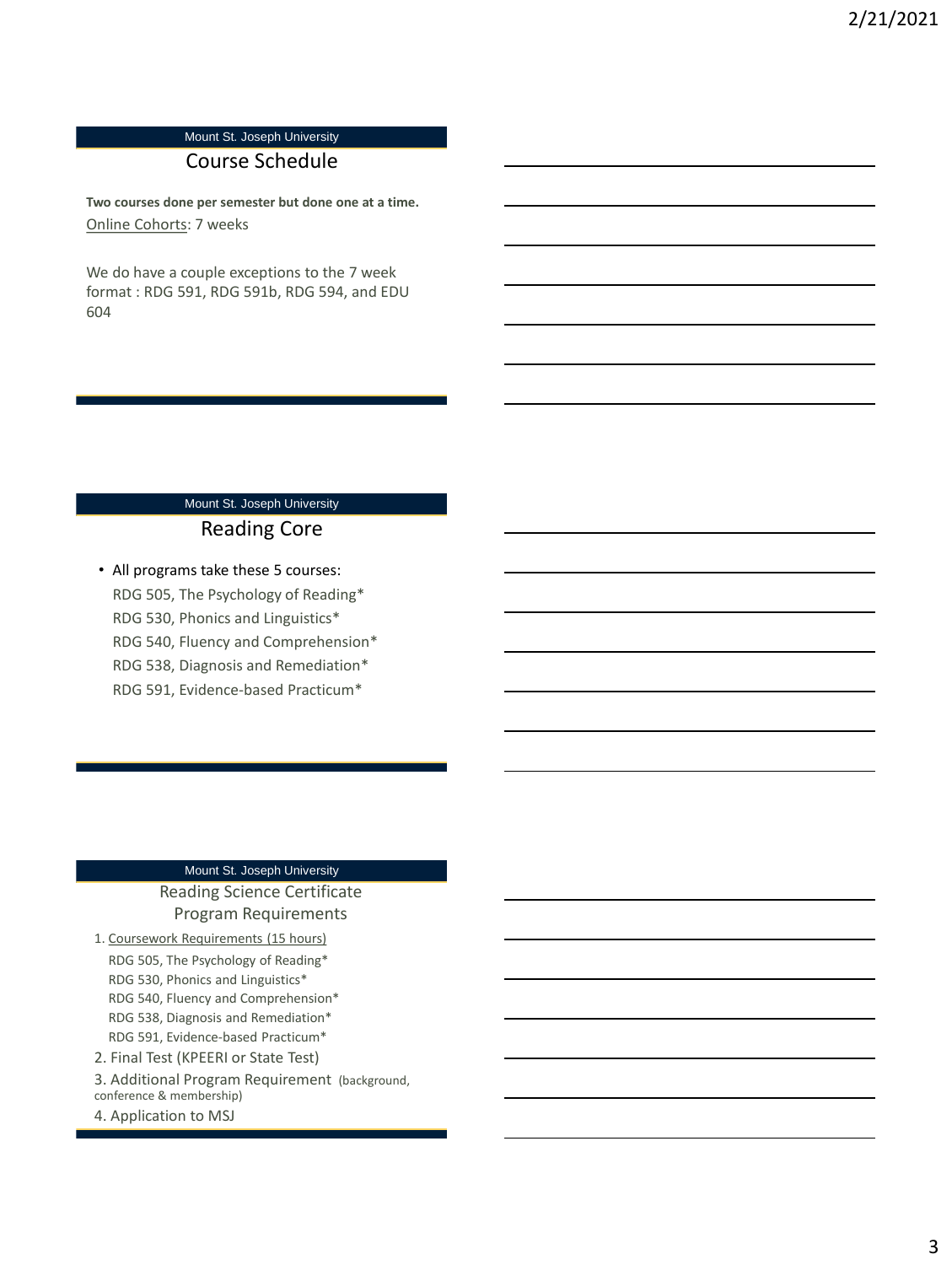### Ohio Reading Endorsement

#### Program Requirements

1. Prerequisite: 12 hours (9 if AYA) of reading coursework from undergraduate or graduate work prior to the 18 hours of coursework below.

2. Coursework Requirements (18 hours) **RDG 504, Children & Adolescent Literature** (or possibly RDG 532 or RDG 592)

RDG 505, The Psychology of Reading\*

RDG 530, Phonics and Linguistics\* RDG 540, Fluency and Comprehension\*

- RDG 538, Diagnosis and Remediation\*
- RDG 591, Evidence-based Practicum\*
- 3. Reading Test: Ohio Educators Assessment-Reading Subtest 1 and 2 [\(http://www.oh.nesinc.com\)](http://www.oh.nesinc.com/)
- 4. Completion of Hours (built in to 591 and 538)
- 5. Completion of additional requirements (background, membership, conference)
- 6. Application to the State of Ohio

#### Mount St. Joseph University

### Dyslexia Certificate Program Requirements

21 Credit hours

- 1. Coursework Requirements RDG 505, The Psychology of Reading\*
- RDG 530, Phonics and Linguistics\*
- RDG 540, Fluency and Comprehension\*
- RDG 538, Diagnosis and Remediation\*
- RDG 591, Evidence-based Practicum\*

#### **RDG 591b, Continued OG Implementation RDG 532, Advanced Phonics and Linguistic**

- **RDG 594, Advanced Evidence-Based Practicum**
- 2. KPEERI Test <https://effectivereading.org/kpeeri-exam/>
- 3. Additional Program Requirement (background, conference & membership) 4. Application to MSJ

Optional: Application to CERI for Structured Literacy/Dyslexia Specialist Certification

#### Mount St. Joseph University

## Dyslexia Certificate's Practicums

- Three year long case studies required.
- Must be three different age levels (early childhood, elementary, middle school, or high school)
- Must target three different reading areas.
- First Case Study Orton Gillingham
- RDG 591 & RDG 591b
- Second & Third Case Studies done simultaneously
- RDG 594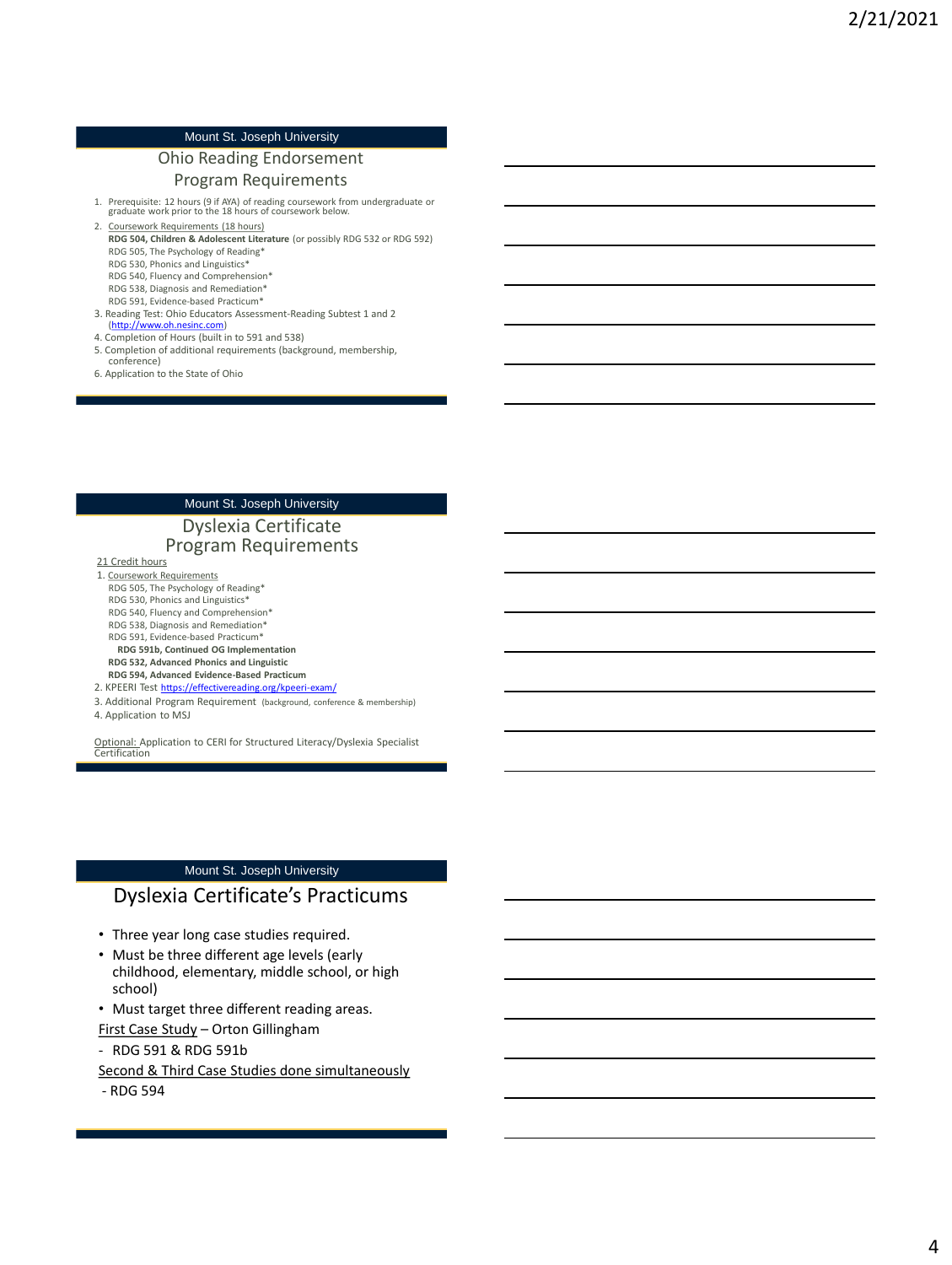## Center for Effective Reading Instruction

#### <https://effectivereading.org/about-ceri/>



The Center for Effective Reading Instruction (CERI), an affiliate of the **International Dyslexia Association** (IDA), is pleased to offer professional certificates and certifications to qualified individuals teaching and supporting reading in public and private general, remedial, and special education settings. These certificates and certifications include:

- · Structured Literacy Classroom Teacher Knowledge Certificate (C-SLCT)
- · Structured Literacy Dyslexia Interventionist (C-SLDI)
- · Structured Literacy Dyslexia Specialist (C-SLDS)

#### Mount St. Joseph University

### Master's Degree Program Requirements

33 Credit hours

- 1. Coursework Requirements RDG 505, The Psychology of Reading\*
- RDG 530, Phonics and Linguistics\*
- RDG 540, Fluency and Comprehension\*
- RDG 538, Diagnosis and Remediation\*
- RDG 591, Evidence-based Practicum\*
- **RDG 504, Children & Adolescent Literature**
- **RDG 532, Advanced Phonics and Linguistic**
- **RDG 592, Evidence Based Practicum 11 (Vocabulary & Comprehension) RDG 542, The Integration of Reading Comp. and Writing Instruction**
- **EDU 500, Statistics and Research**
- **EDU 604, Integrative Research Project**
- 2. Final Test (KPEERI or State Test)
- 3. Additional Program Requirement (background, conference & membership)

4. Application to MSJ

#### Mount St. Joseph University

#### Practicums

- We have a number of practicums across the different program tracks.
- Use Edthena video platform
	- Edthena.com (give you an overview of how this will work)
	- Secure video platform
	- Ability to embed supervisor/instructor comments within the video
- Need webcamera or smart phone type device
- Will need to get student permission for video (we have a form)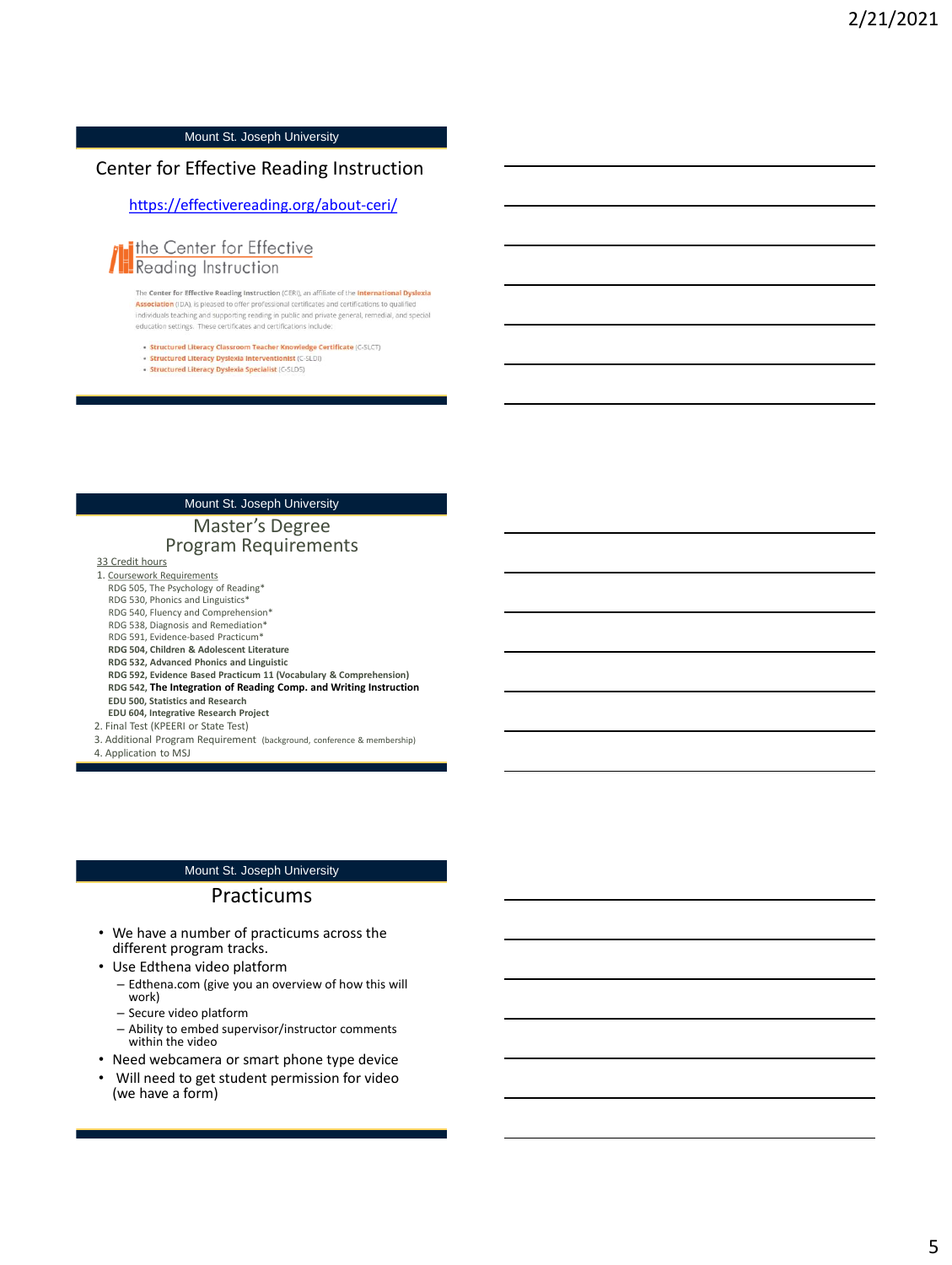# **Practicums**

#### <https://www.edthena.com/>



#### Mount St. Joseph University

#### RDG 591 Practicum (all programs)

- Basic Orton Gillingham Training
- Done across 16-week semester
- Find a student to tutor across the time of the course.
- Coursework and 105 hours of practicum
	- Typical coursework activities plus..
	- Video Submissions of OG Teaching
	- Weekly Supervision Meetings

#### Mount St. Joseph University

#### RDG 591b Practicum

(Dyslexia Cert. Only)

- Continuation of Orton Gillingham Training (RDG 591)
- Pure practicum, 0 credit course—there is a fee for the course
- Done across semester directly after RDG 591
- Continue with the same student you were tutoring in RDG 591
- Continue to work with your supervisor to implement additional Orton lessons.
	- Video Submissions of OG Teaching
	- Supervision Meetings
	- Case Study Portfolio (591 & 591b work)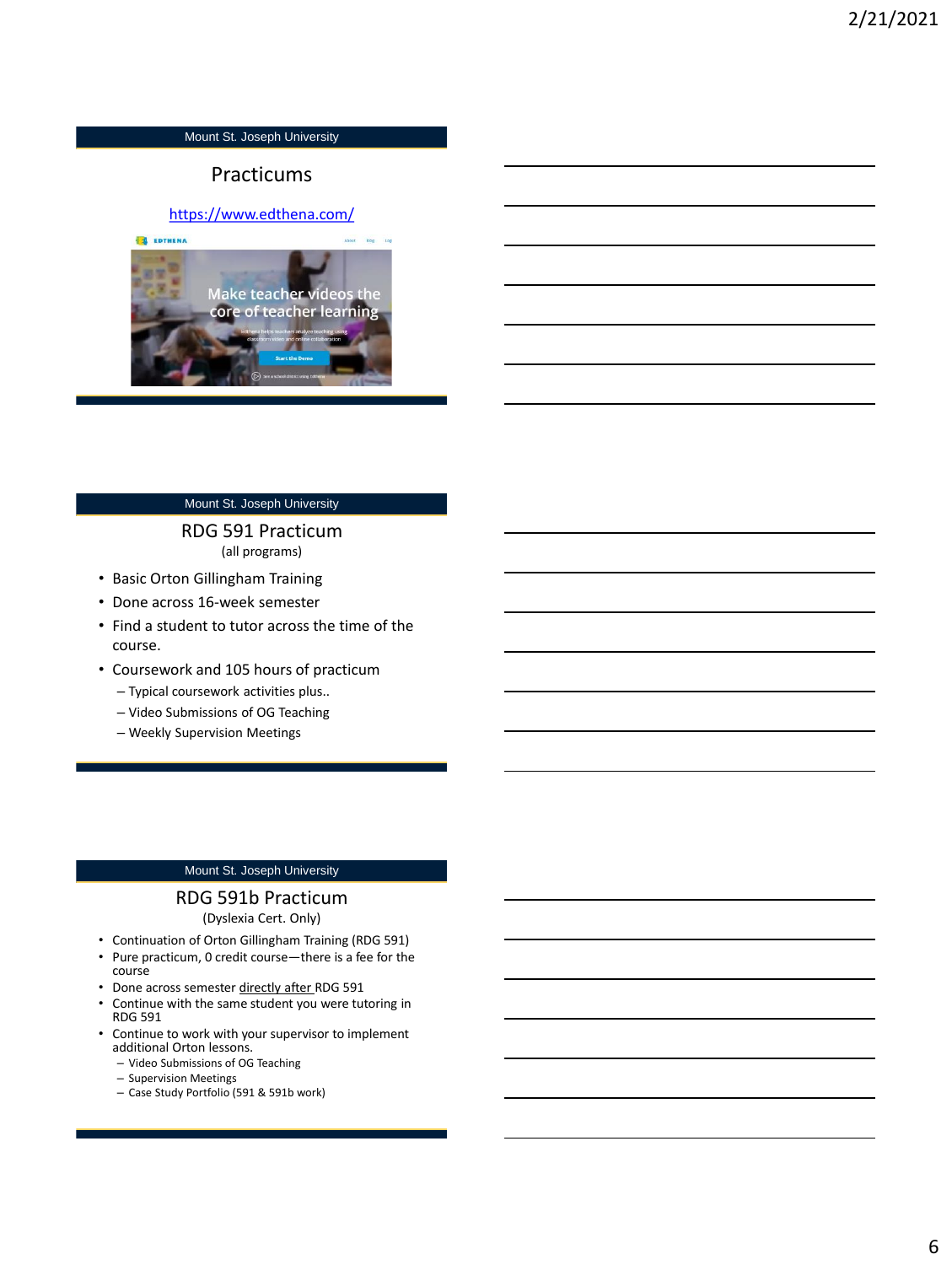#### RDG 594 Practicum (Dyslexia Certificate Only)

- Blackboard course work and supervision
- Work with an assigned supervisor
- Done across 2 semesters
- Requirements
	- 24 weeks of Structured Literacy lessons working with 2 different students.
		- 24 weeks providing vocabulary, comprehension, or written expression instruction. (one student)
		- 24 weeks providing multi-syllabic word reading (one student)
	- Video Submissions of Teaching
	- Case Study Portfolios

#### Mount St. Joseph University

## RDG 592 Practicum (MA Degree)

- Done in your current placement
- Course and 50 hour practicum focused on Vocabulary and Comprehension
- Submit 3 lesson videos with 3 supervision meetings
- Final reading course, culminating course

#### Mount St. Joseph University

# Time to Complete

- Reading Science Certificate: 3 semesters
- OH Reading End.: 3 semesters
- MA: 6 semesters
- Dyslexia Certificate: 6 semesters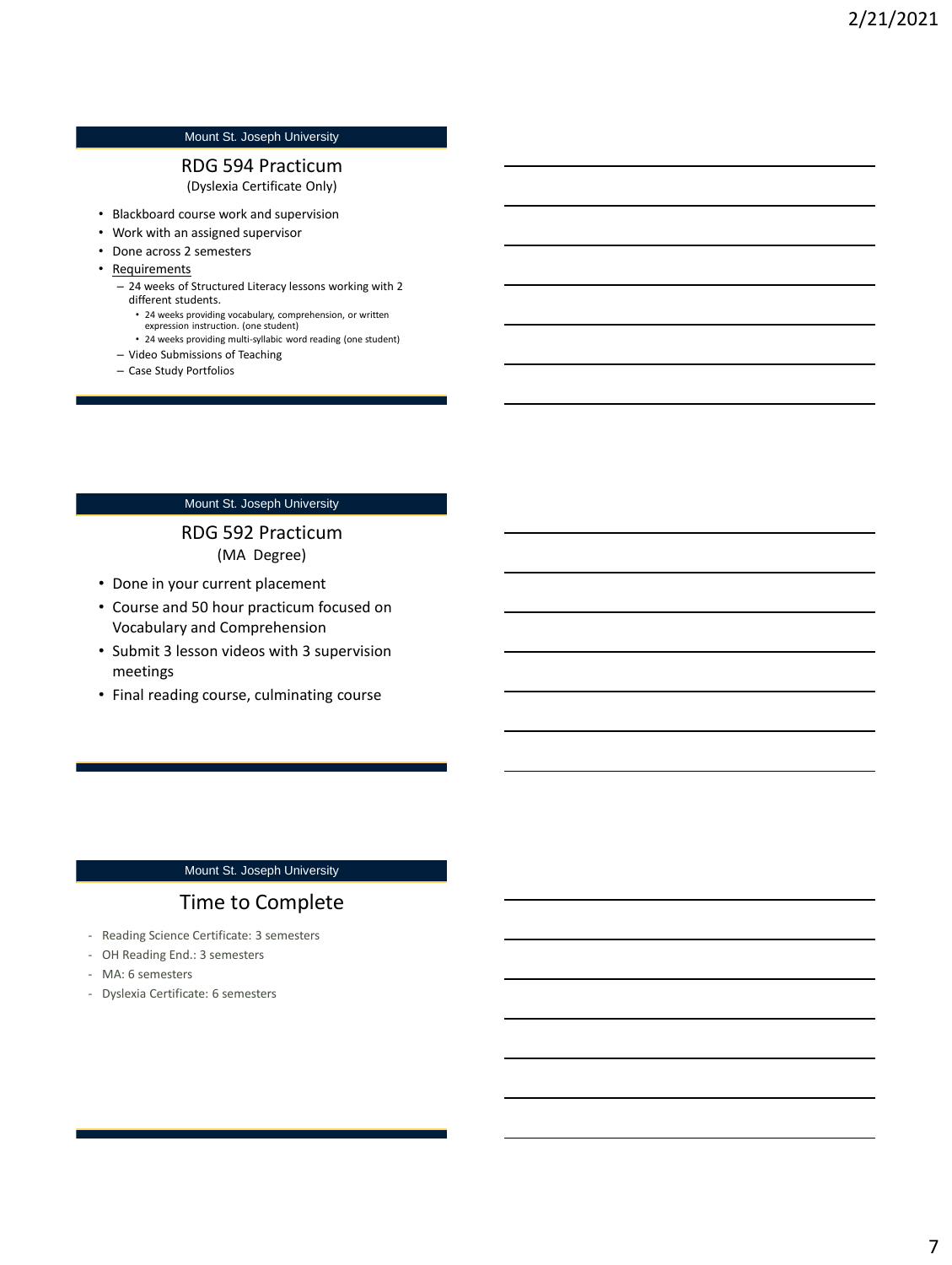# Current Costs 2020-2021

\$620 per credit hour

All courses are 3 credits hours. The only exceptions to this is RDG 591b (0 credit hours but includes a supervision fee)

# Mount St. Joseph University

## Additional Costs

Fees

## • Practicum Fees

• Books

- \$120: Technology fee for 591, 592
- \$585: Supervision fee with tech fee for 591b & 594

#### • Graduate Student Fee

- \$250 per year (spread across fall and winter semesters)

# Mount St. Joseph University

# Application Deadlines

Rolling Admissions. Accept students until we are full.

> Deadlines by Cohort January Cohorts: Jan. 1st May Cohorts: May 1st August Cohorts: Aug. 1st

We do fill our cohorts, so get your applications in early to secure your spot!